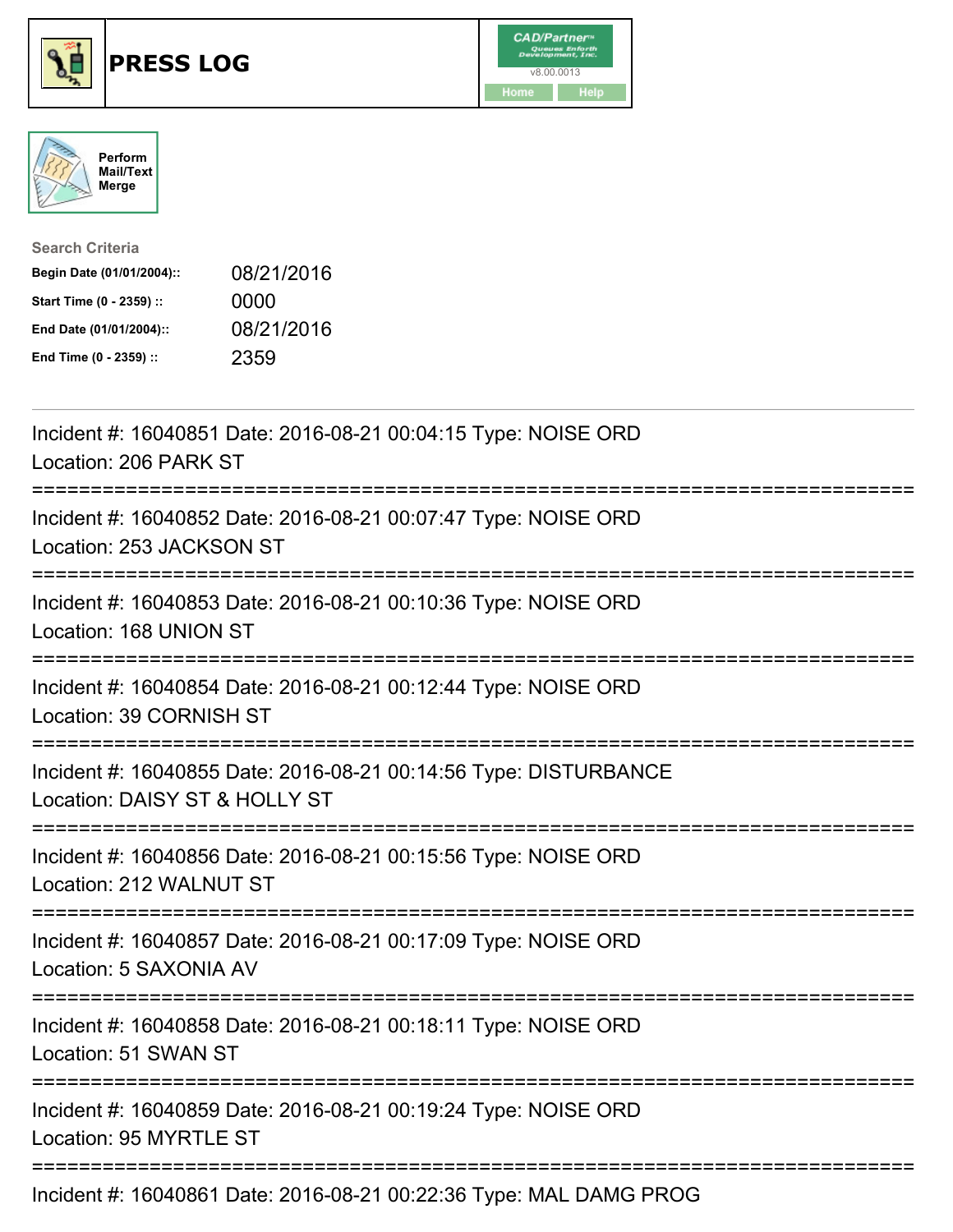| Location: 72 WATER ST                                                                                                         |
|-------------------------------------------------------------------------------------------------------------------------------|
| Incident #: 16040860 Date: 2016-08-21 00:23:01 Type: NOISE ORD<br>Location: 484 HAVERHILL ST                                  |
| Incident #: 16040862 Date: 2016-08-21 00:25:42 Type: NOISE ORD<br>Location: 92 PARK ST<br>=================================== |
| Incident #: 16040863 Date: 2016-08-21 00:32:33 Type: ANIMAL COMPL<br>Location: 306 HOWARD ST                                  |
| Incident #: 16040864 Date: 2016-08-21 00:34:24 Type: NOISE ORD<br>Location: 350 S BROADWAY                                    |
| Incident #: 16040866 Date: 2016-08-21 00:37:05 Type: NOISE ORD<br>Location: 4 DORCHESTER ST<br>====================           |
| Incident #: 16040865 Date: 2016-08-21 00:37:23 Type: TRESPASSING<br>Location: 50 BROADWAY                                     |
| Incident #: 16040867 Date: 2016-08-21 00:41:24 Type: NOISE ORD<br>Location: JACKSON ST & SHERIDAN ST                          |
| Incident #: 16040868 Date: 2016-08-21 00:42:13 Type: NOISE ORD<br>Location: 59 SAUNDERS ST                                    |
| Incident #: 16040869 Date: 2016-08-21 00:52:03 Type: NOISE ORD<br>Location: 206 PARK ST                                       |
| Incident #: 16040870 Date: 2016-08-21 00:53:11 Type: NOISE ORD<br>Location: MONMOUTH ST                                       |
| Incident #: 16040872 Date: 2016-08-21 00:54:35 Type: NOISE ORD<br>Location: 471 CANAL ST                                      |
| Incident #: 16040871 Date: 2016-08-21 00:55:11 Type: M/V STOP<br><b>Location: LAWRENCE</b>                                    |
| Incident #: 16040873 Date: 2016-08-21 00:56:09 Type: MAL DAMAGE<br>Location: EMBANKMENT RD & WATER ST                         |
|                                                                                                                               |

Incident #: 16040874 Date: 2016-08-21 01:04:21 Type: FIGHT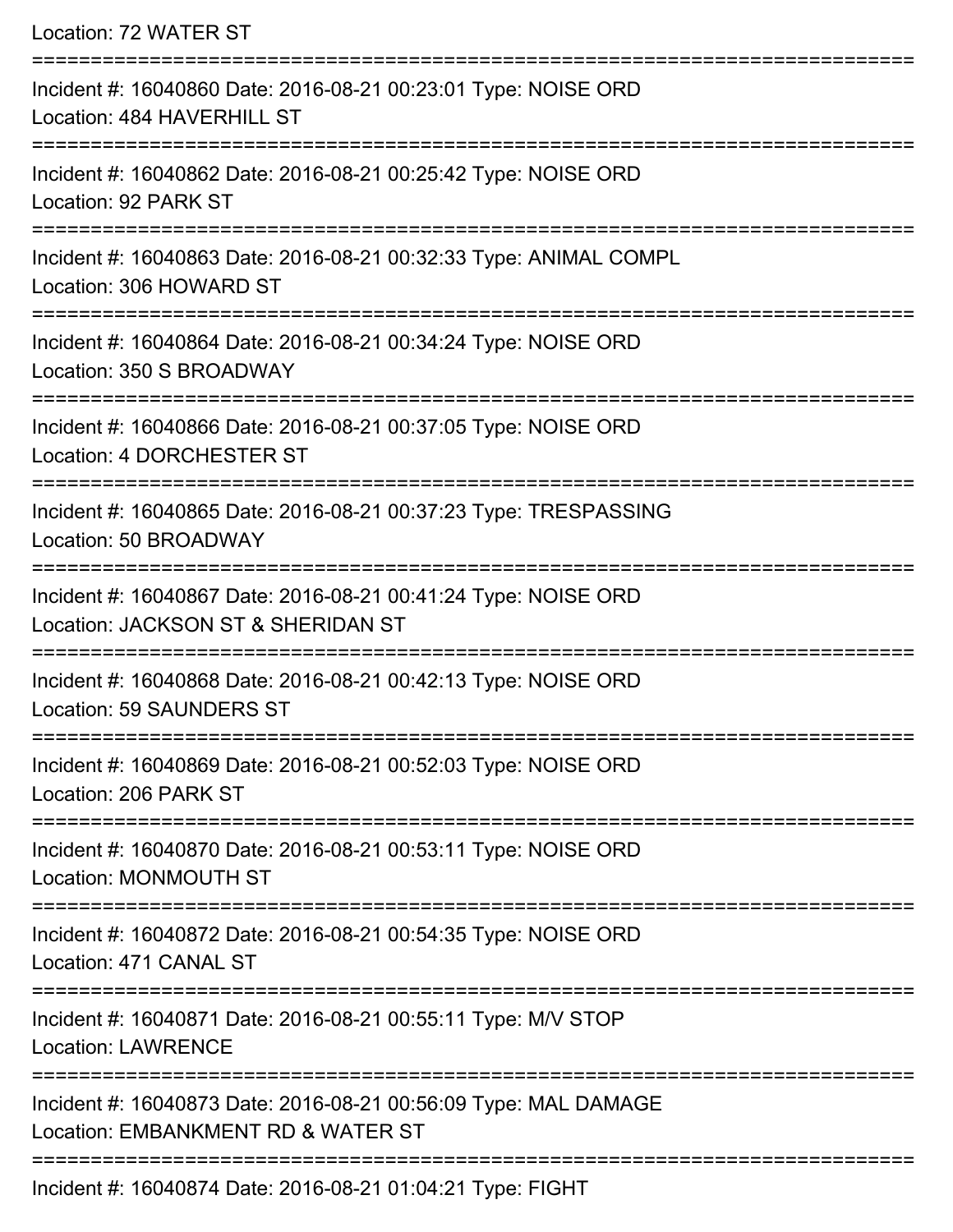| Incident #: 16040875 Date: 2016-08-21 01:05:44 Type: NOISE ORD<br>Location: 107 ARLINGTON ST                                              |
|-------------------------------------------------------------------------------------------------------------------------------------------|
| Incident #: 16040876 Date: 2016-08-21 01:06:32 Type: NOISE ORD<br>Location: BUTLER ST & LYNCH ST                                          |
| Incident #: 16040877 Date: 2016-08-21 01:07:24 Type: NOISE ORD<br>Location: 18 LEA ST                                                     |
| Incident #: 16040878 Date: 2016-08-21 01:09:13 Type: NOISE ORD<br>Location: 92 PARK ST FL 2                                               |
| Incident #: 16040879 Date: 2016-08-21 01:12:59 Type: NOISE ORD<br>Location: 18 BROOKFIELD ST                                              |
| :==============================<br>Incident #: 16040880 Date: 2016-08-21 01:15:09 Type: M/V STOP<br>Location: S UNION ST & SPRINGFIELD ST |
| Incident #: 16040881 Date: 2016-08-21 01:21:49 Type: AUTO ACC/PI<br>Location: 800 ESSEX ST                                                |
| Incident #: 16040882 Date: 2016-08-21 01:23:16 Type: NOISE ORD<br>Location: 265 JACKSON ST #RIGHT FL 1                                    |
| Incident #: 16040883 Date: 2016-08-21 01:25:37 Type: NOISE ORD<br>Location: 18 CLARKE ST                                                  |
| Incident #: 16040884 Date: 2016-08-21 01:26:15 Type: NOISE ORD<br>Location: 16 LEA ST                                                     |
| ===========================<br>Incident #: 16040885 Date: 2016-08-21 01:28:44 Type: NOISE ORD<br>Location: 350 S BROADWAY                 |
| Incident #: 16040886 Date: 2016-08-21 01:28:48 Type: NOISE ORD<br><b>Location: 55 SAUNDERS ST</b>                                         |
| Incident #: 16040887 Date: 2016-08-21 01:29:41 Type: NOISE ORD<br>Location: 10 GROVE ST                                                   |
| Incident #: 16040889 Date: 2016-08-21 01:30:29 Type: NOISE ORD                                                                            |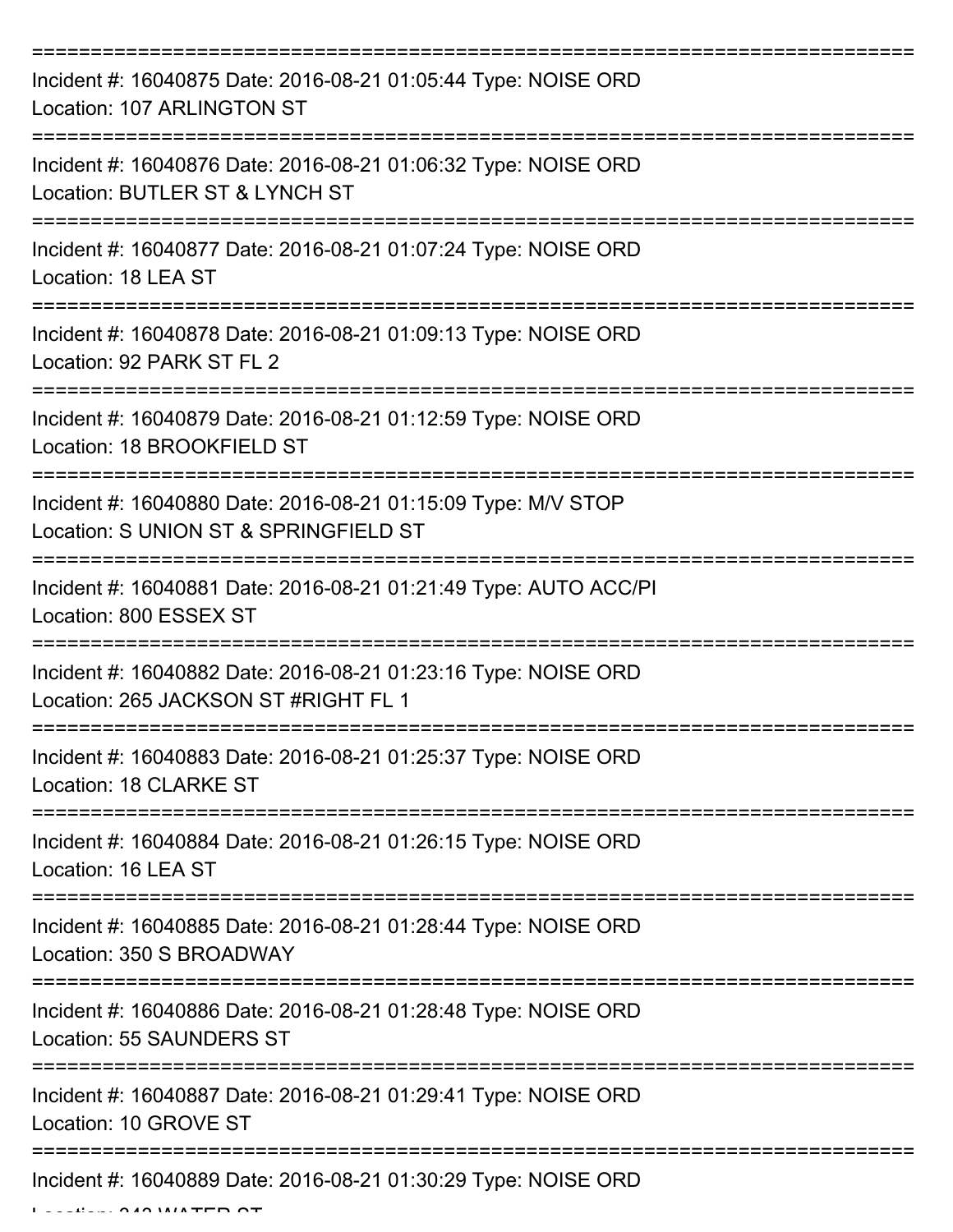| Incident #: 16040888 Date: 2016-08-21 01:30:30 Type: TOW OF M/V<br>Location: TRESPASS / 57 CAMELLA TEOLI WY   |
|---------------------------------------------------------------------------------------------------------------|
| Incident #: 16040890 Date: 2016-08-21 01:42:07 Type: SUS PERS/MV<br>Location: HOWARD ST & STORROW ST          |
| Incident #: 16040891 Date: 2016-08-21 01:42:54 Type: NOISE ORD<br>Location: 163 SALEM ST FL 3                 |
| Incident #: 16040892 Date: 2016-08-21 01:45:18 Type: DISORDERLY<br>Location: 18 PARK ST                       |
| Incident #: 16040893 Date: 2016-08-21 01:45:44 Type: DISTURBANCE<br>Location: SAM'S FOOD STORE / 389 BROADWAY |
| Incident #: 16040894 Date: 2016-08-21 01:47:38 Type: M/V STOP<br>Location: S BROADWAY & SALEM ST              |
| Incident #: 16040895 Date: 2016-08-21 01:53:32 Type: M/V STOP<br><b>Location: CROSS</b>                       |
| Incident #: 16040896 Date: 2016-08-21 01:55:10 Type: NOISE ORD<br>Location: 46 OAKWOOD AV                     |
| Incident #: 16040897 Date: 2016-08-21 02:08:53 Type: M/V STOP<br>Location: ARLINGTON ST & BROADWAY            |
| Incident #: 16040898 Date: 2016-08-21 02:10:57 Type: M/V STOP<br>Location: BROADWAY                           |
| Incident #: 16040899 Date: 2016-08-21 02:14:21 Type: DISTURBANCE<br>Location: 104 HOWARD ST                   |
| Incident #: 16040900 Date: 2016-08-21 02:17:00 Type: AUTO ACC/NO PI<br>Location: 25 BENNINGTON ST             |
| Incident #: 16040901 Date: 2016-08-21 02:17:04 Type: MAN DOWN<br>Location: 315 PROSPECT ST                    |
| Incident #: 16040902 Date: 2016-08-21 02:21:01 Type: NOISE ORD                                                |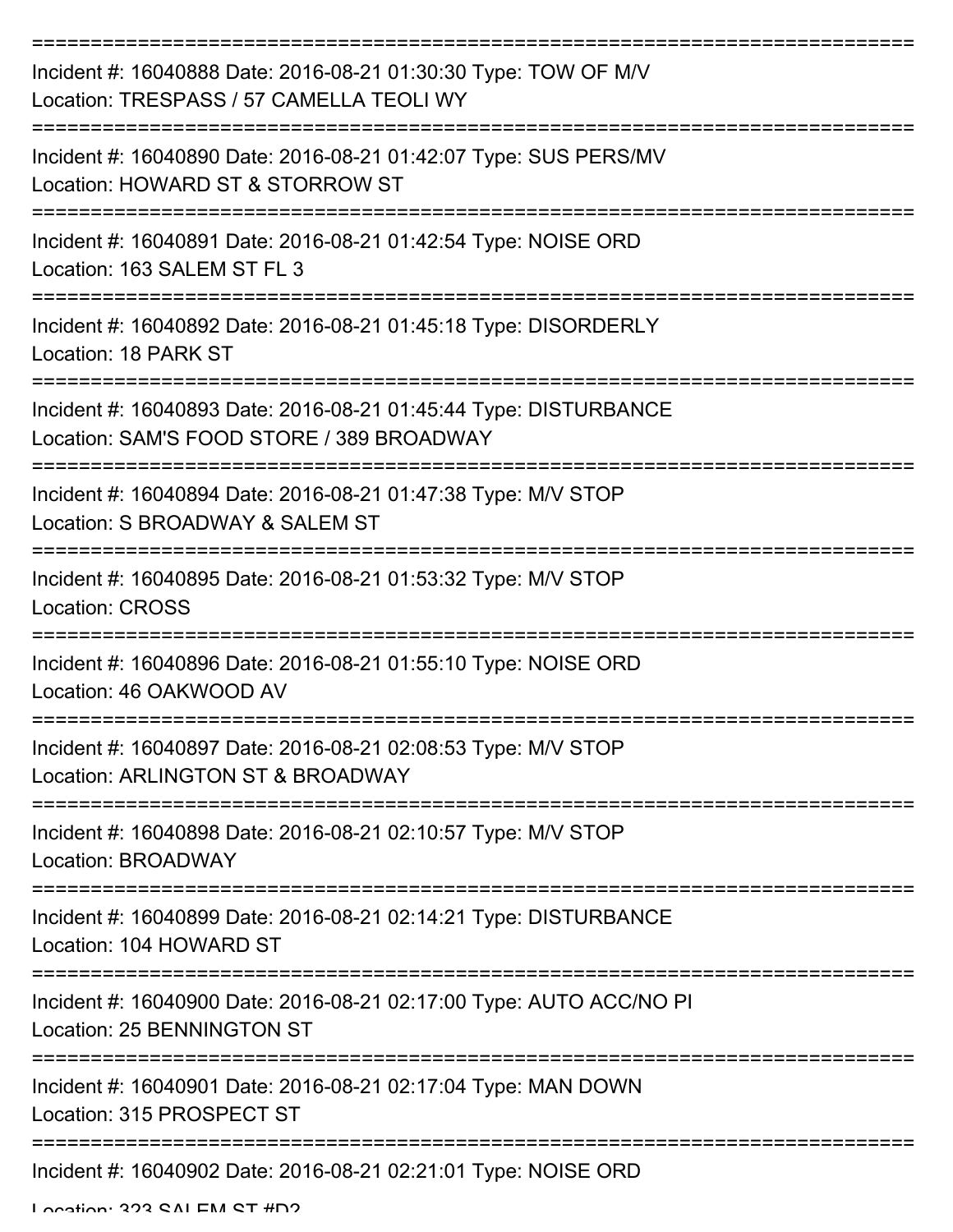| Incident #: 16040903 Date: 2016-08-21 02:22:03 Type: NOISE ORD<br>Location: 279 HOWARD ST FL 2               |
|--------------------------------------------------------------------------------------------------------------|
| Incident #: 16040904 Date: 2016-08-21 02:27:54 Type: NOISE ORD<br>Location: 2 BENNINGTON ST                  |
| Incident #: 16040905 Date: 2016-08-21 02:29:15 Type: NOISE ORD<br>Location: 343 WATER ST<br>---------------  |
| Incident #: 16040906 Date: 2016-08-21 02:30:09 Type: M/V STOP<br>Location: ESSEX ST & FRANKLIN ST            |
| Incident #: 16040907 Date: 2016-08-21 02:33:13 Type: NOISE ORD<br>Location: ALDER ST & BASSWOOD ST           |
| Incident #: 16040908 Date: 2016-08-21 02:39:39 Type: DISORDERLY<br>Location: SAM'S FOOD STORE / 389 BROADWAY |
| Incident #: 16040909 Date: 2016-08-21 02:39:57 Type: UNWANTEDGUEST<br>Location: 222 ESSEX ST #205            |
| Incident #: 16040910 Date: 2016-08-21 02:47:15 Type: DISTURBANCE<br>Location: 102 HOWARD ST                  |
| Incident #: 16040911 Date: 2016-08-21 02:48:56 Type: NOISE ORD<br>Location: 161 PARK ST FL 1                 |
| Incident #: 16040912 Date: 2016-08-21 03:04:31 Type: NOISE ORD<br>Location: 77 SHAWSHEEN RD                  |
| Incident #: 16040913 Date: 2016-08-21 03:05:51 Type: DISTURBANCE<br>Location: 88 BOXFORD ST                  |
| Incident #: 16040914 Date: 2016-08-21 03:07:39 Type: DOMESTIC/PROG<br>Location: 42 HIGH ST                   |
| Incident #: 16040915 Date: 2016-08-21 03:11:49 Type: NOISE ORD<br>Location: BROOKFIELD ST & DRACUT ST        |
| Incident #: 16040916 Date: 2016-08-21 03:17:12 Type: UNWANTEDGUEST<br>Location: 145 SARATOGA ST FL 2         |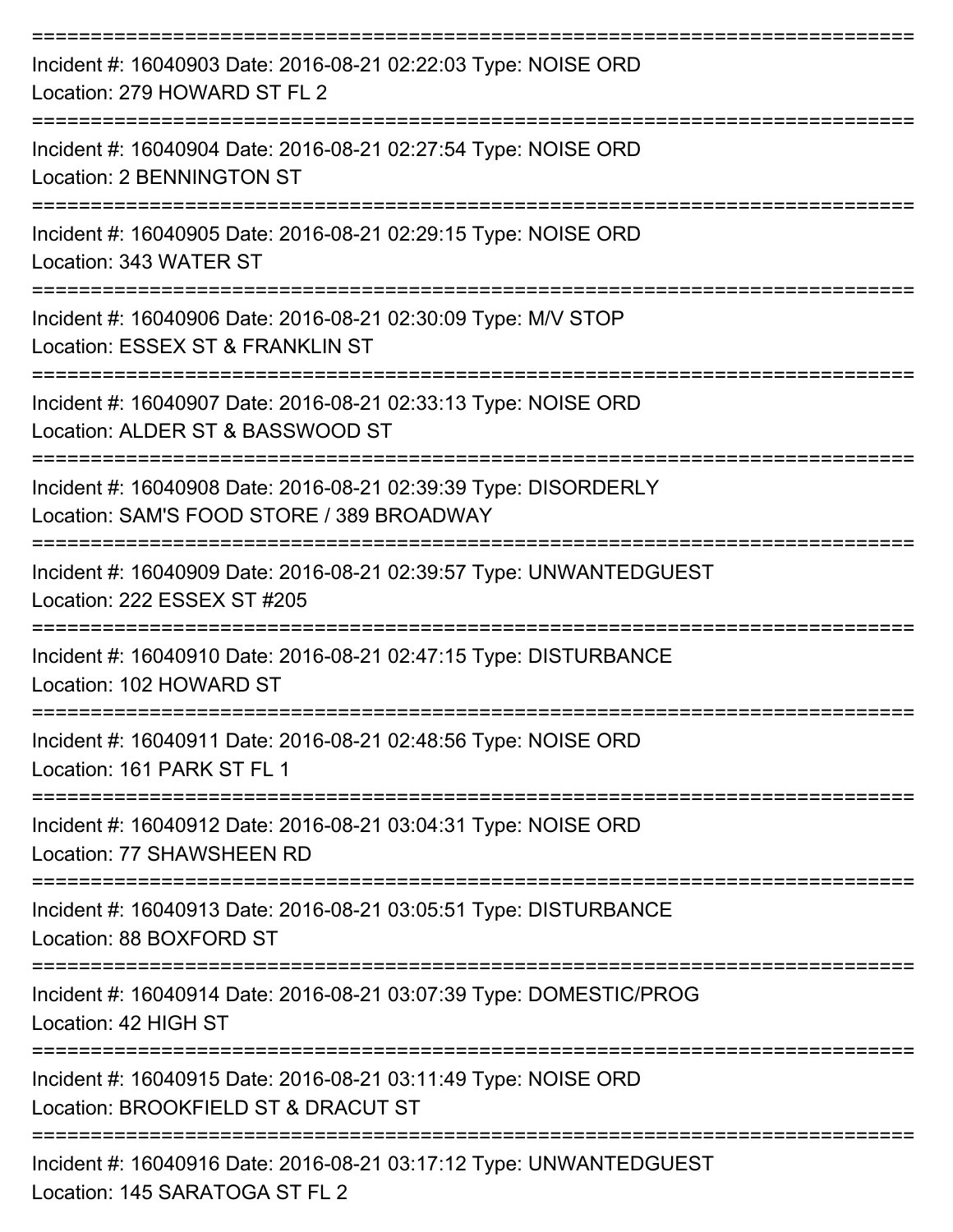| Incident #: 16040917 Date: 2016-08-21 03:20:11 Type: NOISE ORD<br>Location: 65 STEARNS AV                                                                           |
|---------------------------------------------------------------------------------------------------------------------------------------------------------------------|
| :======================<br>Incident #: 16040918 Date: 2016-08-21 03:33:49 Type: NOISE ORD<br>Location: 136 BERNARD AV                                               |
| Incident #: 16040919 Date: 2016-08-21 03:43:34 Type: NOISE ORD<br>Location: 24 BROOK ST                                                                             |
| Incident #: 16040920 Date: 2016-08-21 04:03:31 Type: WOMAN DOWN<br>Location: BROADWAY & MANCHESTER ST                                                               |
| Incident #: 16040922 Date: 2016-08-21 04:09:35 Type: DOMESTIC/PROG<br>Location: 130 SYLVESTER ST                                                                    |
| Incident #: 16040921 Date: 2016-08-21 04:10:21 Type: KEEP PEACE<br>Location: 550 BROADWAY #303                                                                      |
| Incident #: 16040923 Date: 2016-08-21 04:19:57 Type: DOMESTIC/PROG<br>Location: 59 HOLLY ST                                                                         |
| ====================================<br>============================<br>Incident #: 16040924 Date: 2016-08-21 04:34:22 Type: DISTURBANCE<br>Location: 134 BEACON AV |
| Incident #: 16040925 Date: 2016-08-21 04:40:08 Type: UNWANTEDGUEST<br>Location: SEVEN ELEVEN / 99 HAMPSHIRE ST                                                      |
| Incident #: 16040926 Date: 2016-08-21 04:44:02 Type: A&B D/W/ PROG<br>Location: BIG N' BEEFY / CROSS & CEDAR                                                        |
| Incident #: 16040927 Date: 2016-08-21 04:47:11 Type: M/V STOP<br>Location: HAMPSHIRE ST & LOWELL ST                                                                 |
| Incident #: 16040928 Date: 2016-08-21 04:50:24 Type: M/V STOP<br>Location: BROADWAY & CROSS ST                                                                      |
| Incident #: 16040929 Date: 2016-08-21 04:55:40 Type: DISTURBANCE<br>Location: 40 LAWRENCE ST #414 FL 4                                                              |
| Incident #: 16040930 Date: 2016-08-21 05:07:20 Type: DOMESTIC/PROG<br>Location: 104 MT VERNON ST                                                                    |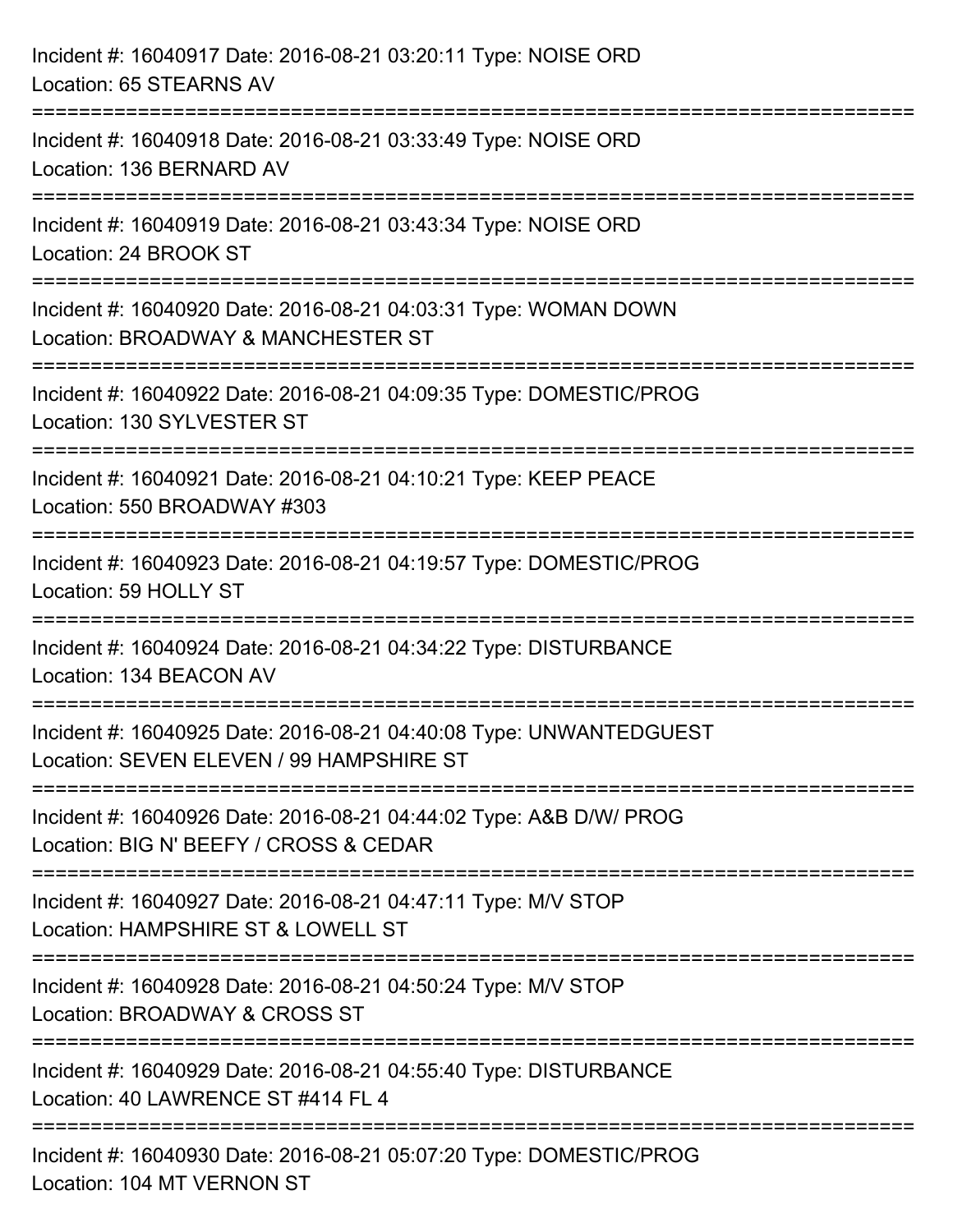| Incident #: 16040931 Date: 2016-08-21 05:13:46 Type: DISTURBANCE<br>Location: 59 HOLLY ST                                     |
|-------------------------------------------------------------------------------------------------------------------------------|
| Incident #: 16040932 Date: 2016-08-21 05:43:50 Type: B&E/ATTEMPY<br>Location: 280 WATER ST FL 1                               |
| Incident #: 16040933 Date: 2016-08-21 06:05:01 Type: SPECIAL CHECK<br>Location: MELROSE & THORTON                             |
| Incident #: 16040934 Date: 2016-08-21 06:18:39 Type: ALARMS<br>Location: PUEBLO SUPERMARKET / 309 PARK ST                     |
| Incident #: 16040935 Date: 2016-08-21 06:20:54 Type: CK WELL BEING<br>Location: 6 SARGENT AV FL 2                             |
| Incident #: 16040936 Date: 2016-08-21 06:31:18 Type: BUILDING CHK<br>Location: CROWN FRIED CHICKEN / 205 BROADWAY             |
| Incident #: 16040937 Date: 2016-08-21 06:48:41 Type: SUS PERS/MV<br>Location: 14 BEACON ST<br>=============================== |
| Incident #: 16040938 Date: 2016-08-21 07:01:24 Type: PARK & WALK<br>Location: 0 BROADWAY                                      |
| Incident #: 16040939 Date: 2016-08-21 07:07:00 Type: HIT & RUN M/V<br>Location: 630 LOWELL ST                                 |
| Incident #: 16040940 Date: 2016-08-21 07:24:51 Type: ALARM/BURG<br>Location: MINASIAN LAW OFFICE / 127 S BROADWAY             |
| Incident #: 16040941 Date: 2016-08-21 07:34:29 Type: ALARM/HOLD<br>Location: 342 BROADWAY                                     |
| Incident #: 16040942 Date: 2016-08-21 07:56:36 Type: MEDIC SUPPORT<br>Location: 76 AMES ST FL 3                               |
| Incident #: 16040943 Date: 2016-08-21 08:11:58 Type: MAL DAMAGE<br>Location: 59 KNOX ST FL 2                                  |
| Incident #: 16040944 Date: 2016-08-21 08:43:05 Type: M/V STOP<br>Location: BROADWAY & LOWELL ST                               |

===========================================================================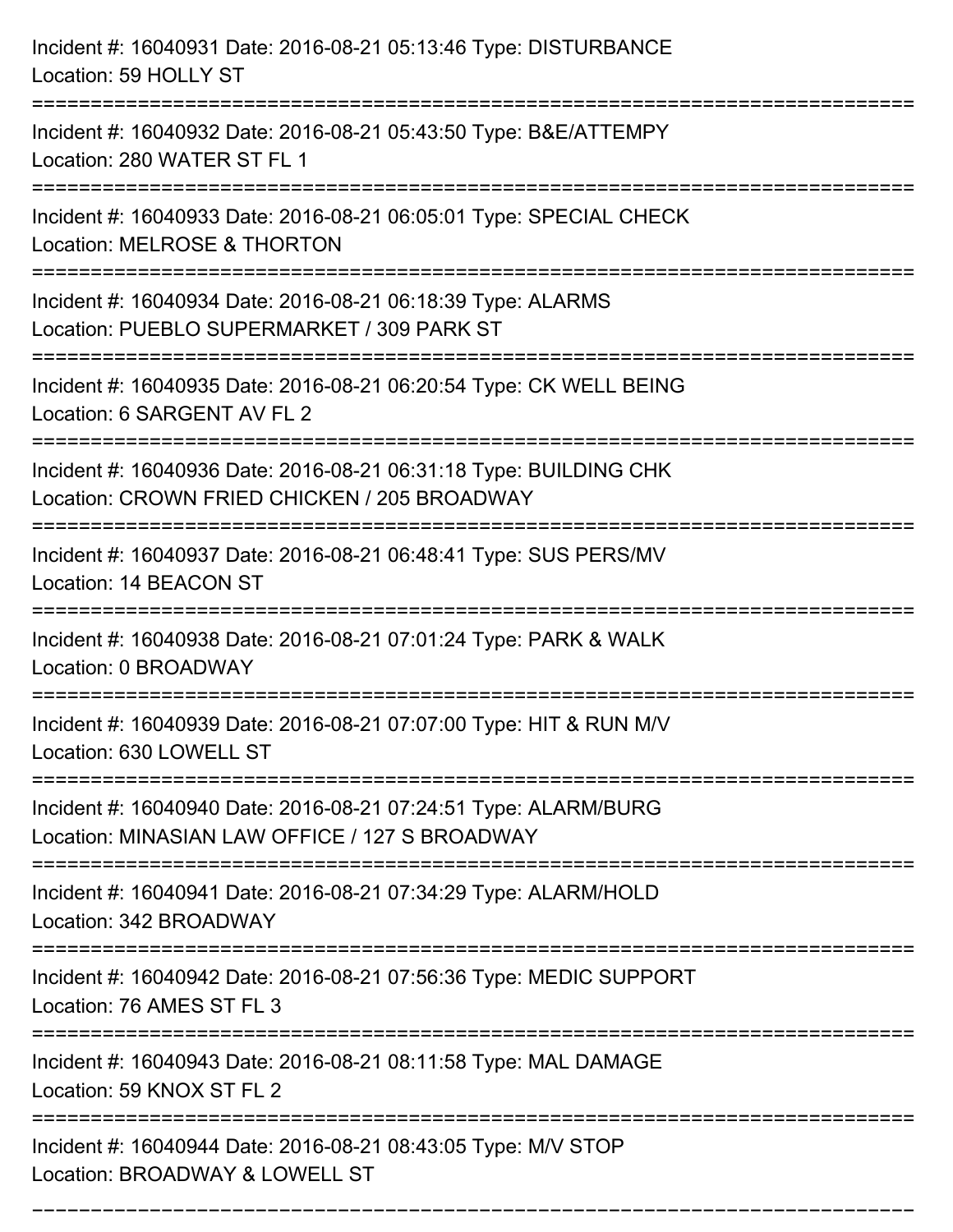| Incident #: 16040945 Date: 2016-08-21 08:44:01 Type: M/V STOP<br>Location: BROADWAY & CROSS ST                            |
|---------------------------------------------------------------------------------------------------------------------------|
| Incident #: 16040946 Date: 2016-08-21 08:51:01 Type: M/V STOP<br>Location: HAVERHILL ST & LAWRENCE ST                     |
| Incident #: 16040947 Date: 2016-08-21 09:36:08 Type: M/V STOP<br>Location: 398 ESSEX ST                                   |
| Incident #: 16040948 Date: 2016-08-21 09:42:19 Type: M/V STOP<br>Location: ERVING AV & LAWRENCE ST                        |
| Incident #: 16040949 Date: 2016-08-21 09:47:16 Type: INVEST CONT<br>Location: 36 DUCKETT AV                               |
| Incident #: 16040950 Date: 2016-08-21 10:01:46 Type: HIT & RUN M/V<br>Location: 5 DANFORTH ST                             |
| Incident #: 16040951 Date: 2016-08-21 10:12:14 Type: M/V STOP<br>Location: ERVING AV & LAWRENCE ST<br>------------------- |
| Incident #: 16040952 Date: 2016-08-21 10:13:12 Type: M/V STOP<br>Location: BROADWAY & CONCORD ST                          |
| Incident #: 16040953 Date: 2016-08-21 10:23:04 Type: M/V STOP<br>Location: AMESBURY ST & HAVERHILL ST                     |
| Incident #: 16040955 Date: 2016-08-21 10:24:47 Type: HIT & RUN M/V<br>Location: 17 BEACON ST                              |
| Incident #: 16040954 Date: 2016-08-21 10:25:02 Type: MEDIC SUPPORT<br>Location: ST MARYS / 300 HAVERHILL                  |
| Incident #: 16040956 Date: 2016-08-21 10:26:45 Type: PARK & WALK<br>Location: BRADFORD ST & BROADWAY                      |
| Incident #: 16040957 Date: 2016-08-21 10:27:19 Type: M/V STOP<br>Location: E HAVERHILL ST & HAVERHILL ST                  |
| Incident #: 16040958 Date: 2016-08-21 10:33:24 Type: MAL DAMAGE<br><b>Location: 1 LINDEN ST</b>                           |
|                                                                                                                           |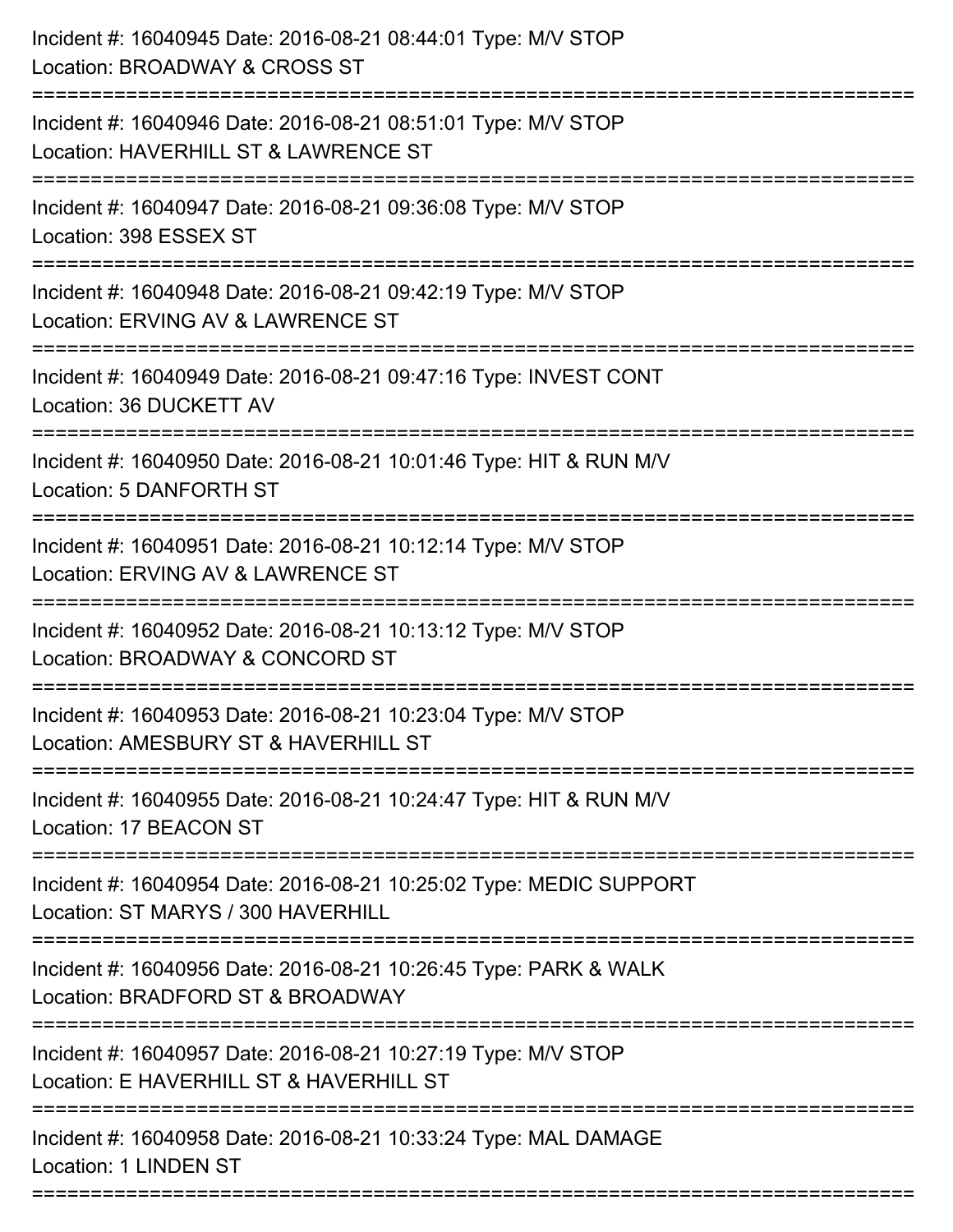Location: 55 MELVIN ST #106

| Incident #: 16040960 Date: 2016-08-21 10:37:15 Type: M/V STOP<br>Location: ELM ST & UNION ST                    |
|-----------------------------------------------------------------------------------------------------------------|
| Incident #: 16040962 Date: 2016-08-21 10:42:42 Type: MAL DAMAGE<br>Location: PARKER ST & SALEM ST               |
| Incident #: 16040961 Date: 2016-08-21 10:43:11 Type: E911 HANGUP<br>Location: 145 FRANKLIN ST #REAR             |
| Incident #: 16040963 Date: 2016-08-21 10:49:53 Type: CK WELL BEING<br>Location: 154 SARATOGA ST                 |
| Incident #: 16040964 Date: 2016-08-21 10:52:21 Type: ALARM/BURG<br>Location: BRUCE SCHOOL / 135 BUTLER ST       |
| Incident #: 16040965 Date: 2016-08-21 11:00:01 Type: ALARM/BURG<br>Location: LA HOOKA AND MORE / 134 S BROADWAY |
| Incident #: 16040967 Date: 2016-08-21 11:01:36 Type: MEDIC SUPPORT<br>Location: 213 CRAWFORD ST                 |
| Incident #: 16040966 Date: 2016-08-21 11:03:37 Type: PARK & WALK<br>Location: BRADFORD ST & BROADWAY            |
| Incident #: 16040968 Date: 2016-08-21 11:05:03 Type: AUTO ACC/NO PI<br>Location: S BROADWAY & SHATTUCK ST       |
| Incident #: 16040969 Date: 2016-08-21 11:07:44 Type: DRUG OVERDOSE<br>Location: 10 ALDEN CT FL 1ST              |
| Incident #: 16040970 Date: 2016-08-21 11:09:16 Type: MAL DAMAGE<br>Location: 171 SALEM ST                       |
| Incident #: 16040971 Date: 2016-08-21 11:14:17 Type: MAL DAMAGE<br>Location: 106 ARLINGTON ST                   |
| Incident #: 16040972 Date: 2016-08-21 11:19:30 Type: HIT & RUN M/V<br>Location: 83 WARREN ST                    |
|                                                                                                                 |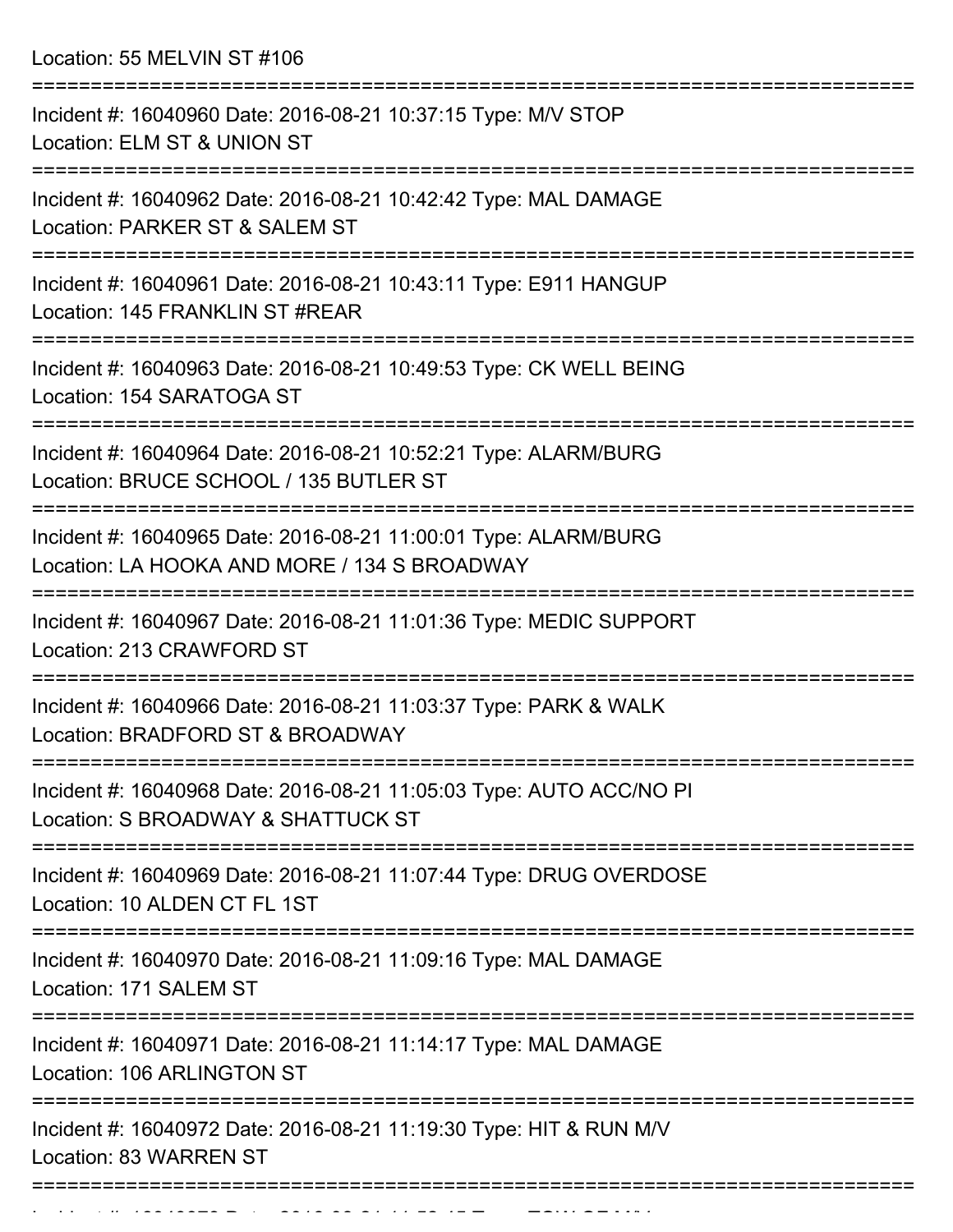Location: 218 ESSEX ST

| Incident #: 16040974 Date: 2016-08-21 12:00:41 Type: AUTO ACC/NO PI<br>Location: ARLINGTON CLUB / 564 HAMPSHIRE ST        |
|---------------------------------------------------------------------------------------------------------------------------|
| Incident #: 16040975 Date: 2016-08-21 12:07:49 Type: MAL DAMAGE<br>Location: 55 KNOX ST #1                                |
| Incident #: 16040976 Date: 2016-08-21 12:20:14 Type: M/V STOP<br>Location: CEDAR ST & HAMPSHIRE ST                        |
| Incident #: 16040977 Date: 2016-08-21 12:20:34 Type: M/V STOP<br>Location: BROADWAY & HAVERHILL ST                        |
| Incident #: 16040978 Date: 2016-08-21 12:31:17 Type: AUTO ACC/NO PI<br>Location: HAMPSHIRE ST & LAWRENCE ST<br>========== |
| Incident #: 16040979 Date: 2016-08-21 12:31:54 Type: TOW OF M/V<br>Location: 82 ESSEX ST<br>==================            |
| Incident #: 16040980 Date: 2016-08-21 12:41:19 Type: TOW OF M/V<br>Location: 222 ESSEX ST                                 |
| Incident #: 16040981 Date: 2016-08-21 12:49:45 Type: M/V STOP<br>Location: S BROADWAY & SHATTUCK ST                       |
| Incident #: 16040982 Date: 2016-08-21 12:59:19 Type: MAL DAMAGE<br>Location: 12 ROWE ST                                   |
| Incident #: 16040983 Date: 2016-08-21 12:59:53 Type: AUTO ACC/NO PI<br>Location: BROADWAY LIQUORS / 434 BROADWAY          |
| Incident #: 16040984 Date: 2016-08-21 13:07:24 Type: M/V STOP<br>Location: 73 CROSS ST                                    |
| Incident #: 16040985 Date: 2016-08-21 13:07:33 Type: NEIGHBOR PROB<br>Location: 24 BENNINGTON ST                          |
| Incident #: 16040986 Date: 2016-08-21 13:23:35 Type: LOUD NOISE<br>Location: 74 E HAVERHILL ST                            |
|                                                                                                                           |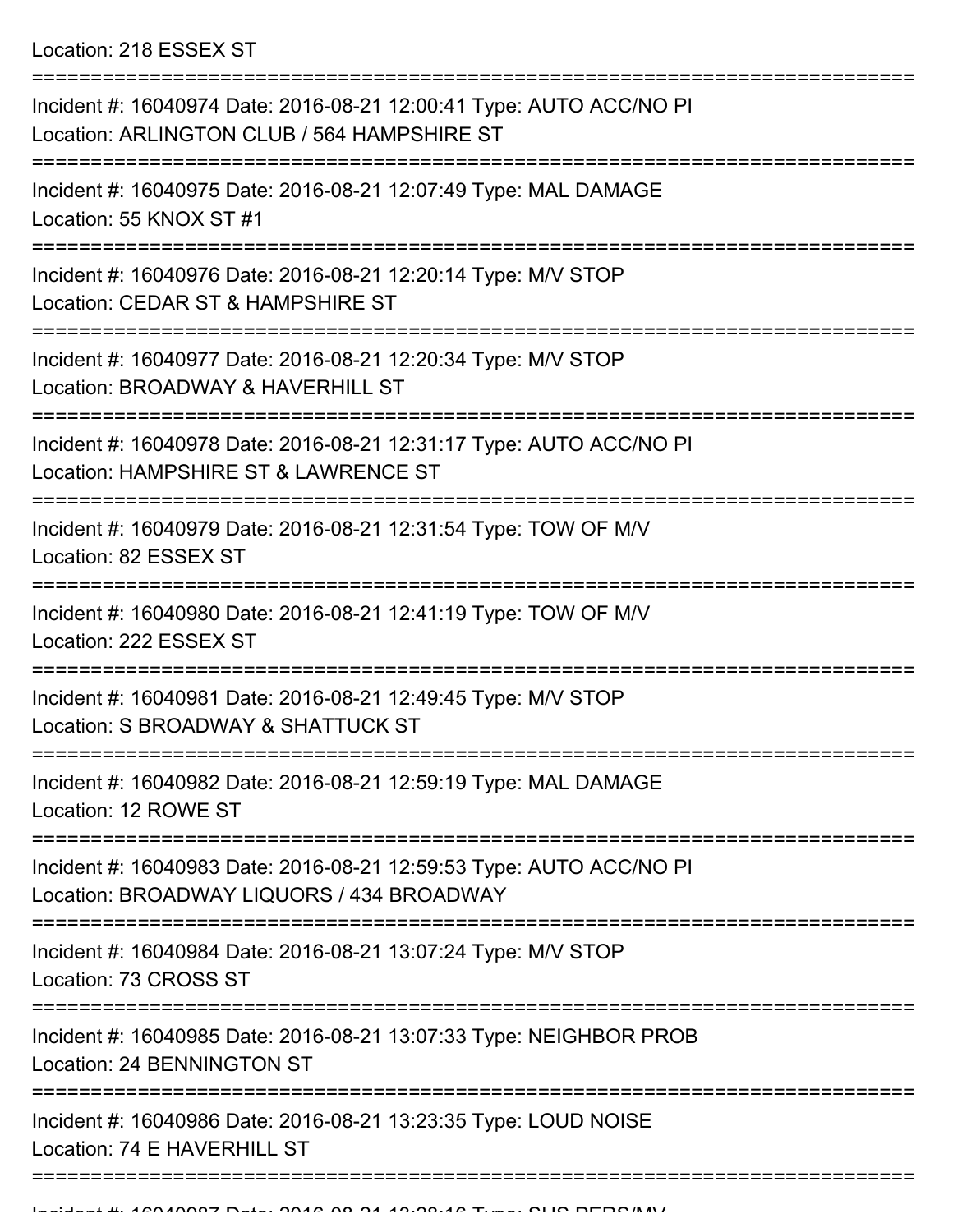| Location: BUSWELL ST & LEXINGTON ST                                                                                                            |
|------------------------------------------------------------------------------------------------------------------------------------------------|
| Incident #: 16040988 Date: 2016-08-21 13:46:45 Type: M/V STOP<br>Location: LAWRENCE ST & TRENTON ST<br>----------------------                  |
| Incident #: 16040989 Date: 2016-08-21 14:06:31 Type: TOW OF M/V<br>Location: 50 BUSWELL ST                                                     |
| Incident #: 16040990 Date: 2016-08-21 14:14:09 Type: M/V STOP<br>Location: 37 SALEM ST                                                         |
| Incident #: 16040991 Date: 2016-08-21 14:14:26 Type: AUTO ACC/NO PI<br>Location: HAVERHILL ST & PLYMOUTH ST                                    |
| Incident #: 16040992 Date: 2016-08-21 14:17:22 Type: ALARM/BURG<br>Location: ST GEORGE'S CHURCH / 8 LOWELL ST<br>:============================ |
| Incident #: 16040993 Date: 2016-08-21 14:21:18 Type: SUS PERS/MV<br>Location: PEMBERTON PARK / null                                            |
| Incident #: 16040994 Date: 2016-08-21 14:32:55 Type: SUS PERS/MV<br>Location: COMMON ST & LAWRENCE                                             |
| Incident #: 16040995 Date: 2016-08-21 14:39:49 Type: AUTO ACC/PI<br>Location: NEWTON ST & SALEM ST                                             |
| Incident #: 16040996 Date: 2016-08-21 14:41:37 Type: NOISE ORD<br>Location: 31 S BOWDOIN ST                                                    |
| Incident #: 16040997 Date: 2016-08-21 14:45:19 Type: LOUD NOISE<br>Location: 100 CHESTER ST                                                    |
| Incident #: 16040998 Date: 2016-08-21 14:48:32 Type: MEDIC SUPPORT<br>Location: 28 SUMMER ST #REAR FL 2ND                                      |
| Incident #: 16040999 Date: 2016-08-21 15:07:38 Type: DISABLED MV<br>Location: PHILLIPS ST & SALEM ST                                           |
| Incident #: 16041000 Date: 2016-08-21 15:23:59 Type: DOMESTIC/PAST<br>Location: 25 BENNINGTON ST FL 3RD                                        |
| Incident #: 16041001 Date: 2016-08-21 15:41:57 Type: SUS PERS/MV                                                                               |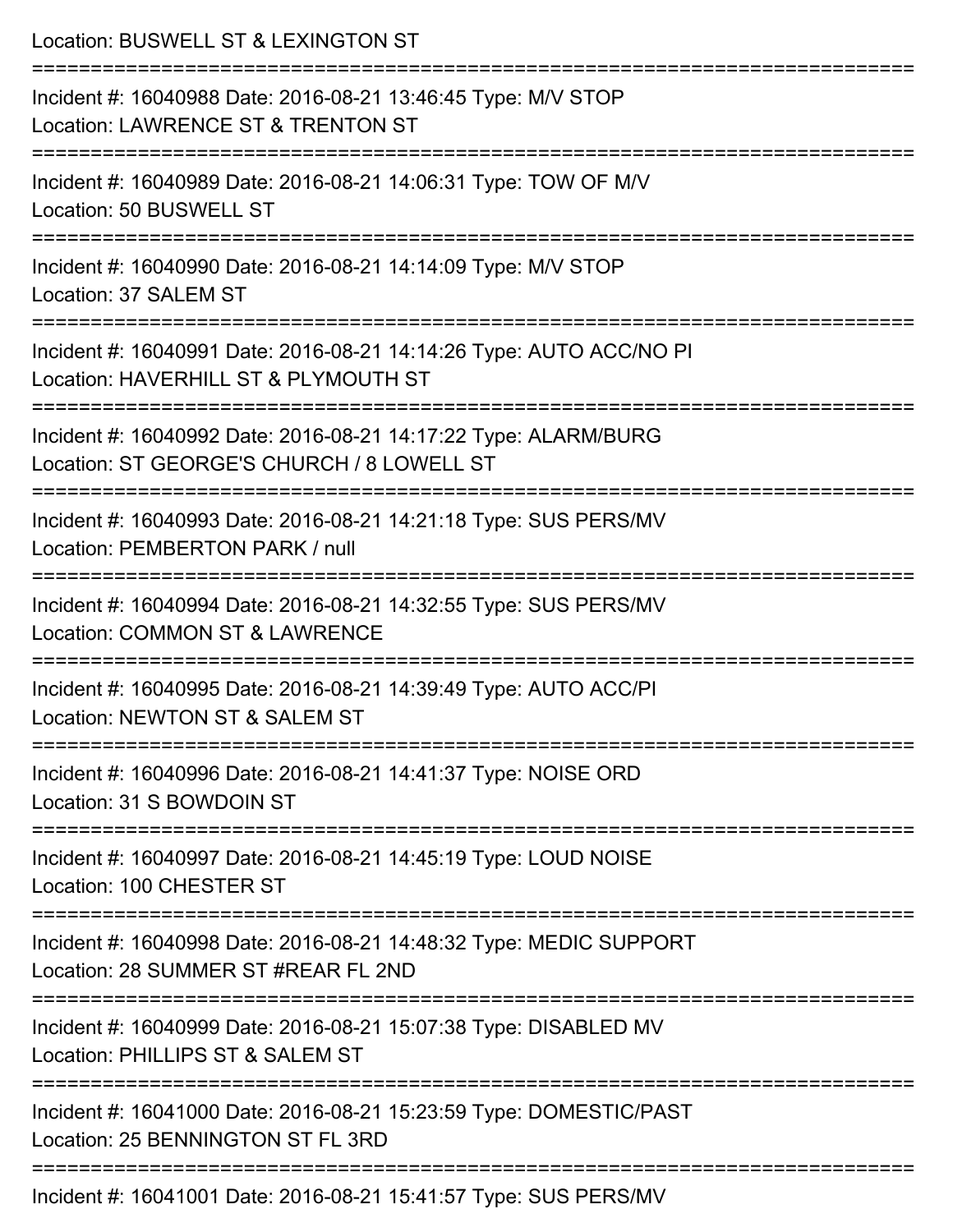| Incident #: 16041002 Date: 2016-08-21 15:53:43 Type: M/V STOP<br>Location: ARLINGTON ST & CENTRE ST                      |
|--------------------------------------------------------------------------------------------------------------------------|
| Incident #: 16041003 Date: 2016-08-21 15:57:18 Type: KEEP PEACE<br>Location: 34 BELLEVUE ST #C                           |
| Incident #: 16041004 Date: 2016-08-21 15:58:34 Type: M/V STOP<br>Location: BROADWAY & CROSS ST                           |
| Incident #: 16041005 Date: 2016-08-21 16:03:05 Type: LARCENY/PAST<br>Location: LAWRENCE LAUNDRY CENTER / 298 LAWRENCE ST |
| Incident #: 16041006 Date: 2016-08-21 16:08:23 Type: KEEP PEACE<br>Location: 208 WILLOW ST                               |
| Incident #: 16041007 Date: 2016-08-21 16:14:34 Type: LOCKOUT<br>Location: 98 SALEM ST                                    |
| Incident #: 16041008 Date: 2016-08-21 16:17:31 Type: MAL DAMAGE<br>Location: 560 HAMPSHIRE ST                            |
| Incident #: 16041009 Date: 2016-08-21 16:19:42 Type: GENERAL SERV<br>Location: WENDYS / 55 HAMPSHIRE ST                  |
| Incident #: 16041010 Date: 2016-08-21 16:40:18 Type: B&E/PAST<br>Location: 196 OSGOOD ST                                 |
| Incident #: 16041011 Date: 2016-08-21 16:45:18 Type: MAL DAMAGE<br>Location: 7 ASH ST                                    |
| Incident #: 16041012 Date: 2016-08-21 16:51:18 Type: DISABLED MV<br>Location: FALLS BRIDGE / null                        |
| Incident #: 16041013 Date: 2016-08-21 16:56:52 Type: NOISE ORD<br>Location: 2 HAZEL PL                                   |
| Incident #: 16041014 Date: 2016-08-21 17:01:20 Type: ALARM/BURG<br>Location: MINASIN AZIZ / 127 S BROADWAY               |
| Incident #: 16041015 Date: 2016-08-21 17:03:04 Type: MV/BLOCKING                                                         |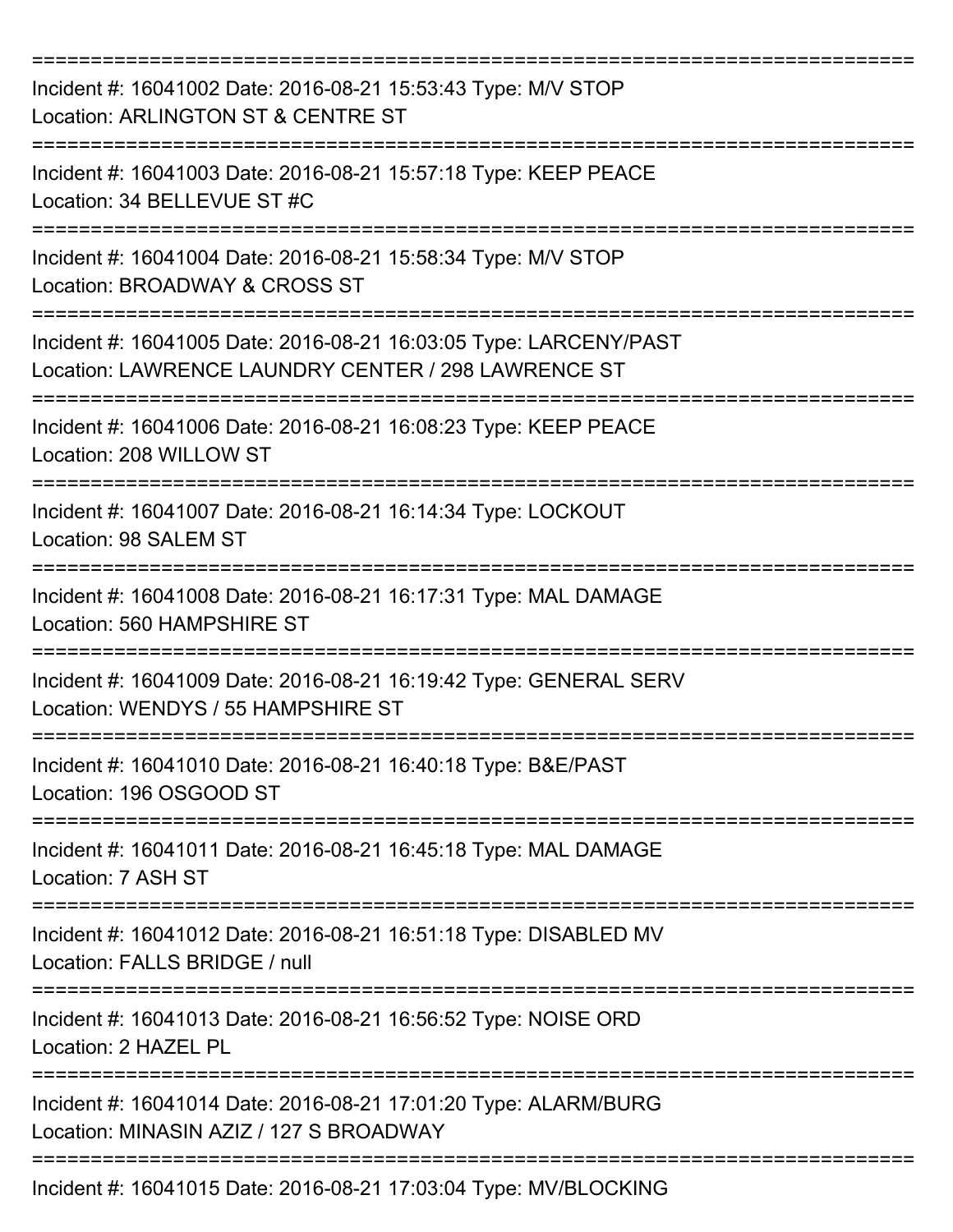| Incident #: 16041016 Date: 2016-08-21 17:24:11 Type: SUS PERS/MV<br>Location: 25 TRINITY ST                        |
|--------------------------------------------------------------------------------------------------------------------|
| Incident #: 16041017 Date: 2016-08-21 17:26:43 Type: NOISE ORD<br><b>Location: 78 CENTRAL BRIDGE</b>               |
| Incident #: 16041018 Date: 2016-08-21 17:27:57 Type: DRINKING PUBL<br>Location: PEMPERTON PARK / null              |
| Incident #: 16041019 Date: 2016-08-21 17:30:19 Type: ALARM/BURG<br>Location: SHALOM AUTO SALES / 8 CARVER ST       |
| Incident #: 16041020 Date: 2016-08-21 17:42:23 Type: MEDIC SUPPORT<br>Location: MT VERNON LIQUORS / 421 S BROADWAY |
| Incident #: 16041021 Date: 2016-08-21 17:44:10 Type: ALARM/BURG<br>Location: PADUA RESD. / 166 GILBERT ST          |
| Incident #: 16041022 Date: 2016-08-21 17:45:17 Type: DISTURBANCE<br>Location: ESSEX ST & UNION ST<br>============  |
| Incident #: 16041023 Date: 2016-08-21 17:53:26 Type: DISTURBANCE<br>Location: 34 BELLEVUE ST #C                    |
| Incident #: 16041024 Date: 2016-08-21 18:05:05 Type: ALARM/BURG<br>Location: 1134 ESSEX ST                         |
| Incident #: 16041025 Date: 2016-08-21 18:06:58 Type: M/V STOP<br>Location: MERRIMACK ST & PARKER ST                |
| Incident #: 16041026 Date: 2016-08-21 18:07:27 Type: M/V STOP<br>Location: KENT ST & S UNION ST                    |
| Incident #: 16041027 Date: 2016-08-21 18:13:48 Type: MAN DOWN<br>Location: FALLS BRIDGE / null                     |
| Incident #: 16041028 Date: 2016-08-21 18:15:49 Type: AUTO ACC/NO PI<br>Location: WENDYS / WINTRHOP AV              |
| Incident #: 16041029 Date: 2016-08-21 18:26:28 Type: M/V STOP                                                      |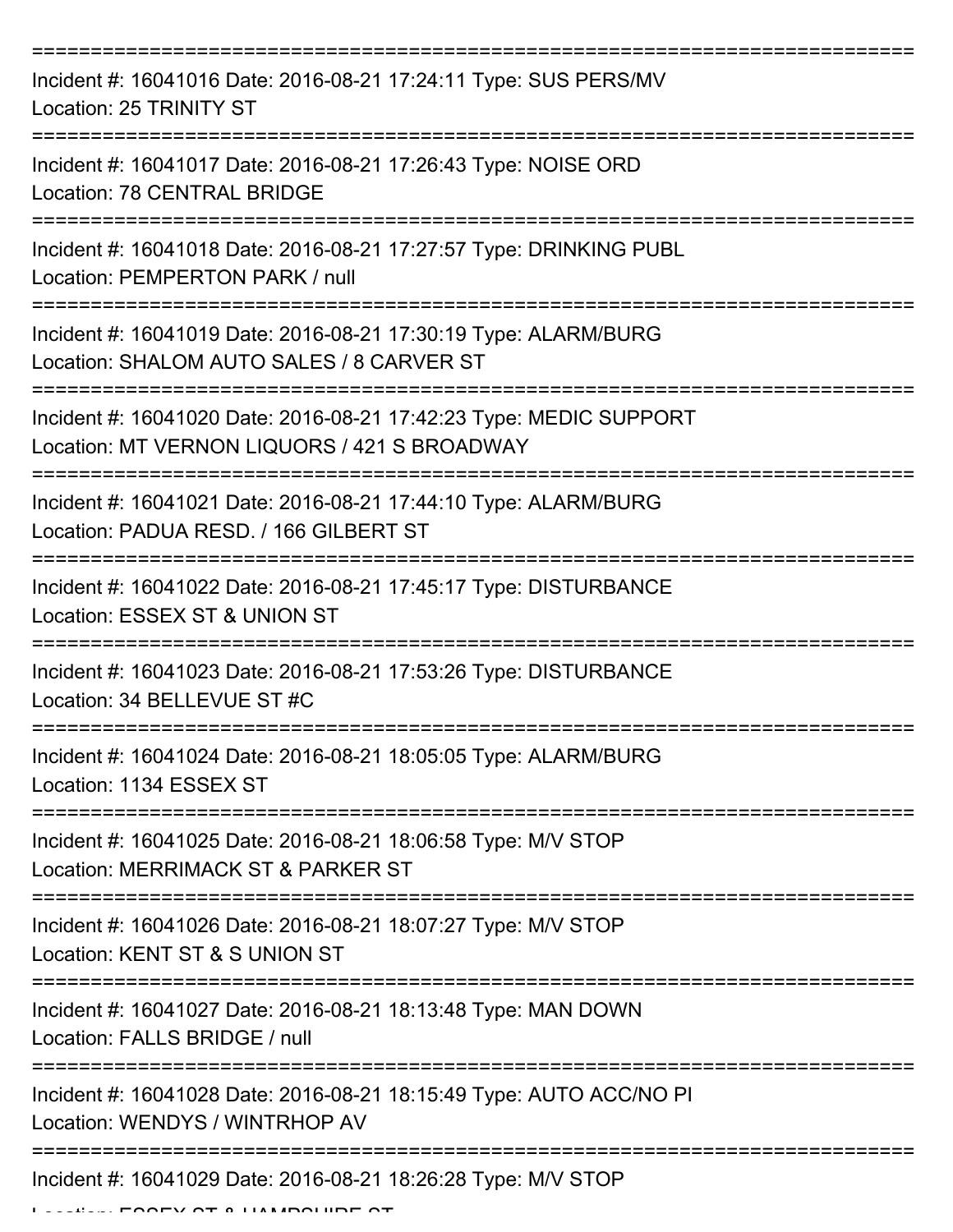| Incident #: 16041030 Date: 2016-08-21 18:38:21 Type: NOISE ORD<br>Location: 78 CENTRE ST                       |
|----------------------------------------------------------------------------------------------------------------|
| Incident #: 16041031 Date: 2016-08-21 18:41:39 Type: DISTURBANCE<br>Location: BROADWAY & HAVERHILL ST          |
| Incident #: 16041032 Date: 2016-08-21 18:43:31 Type: A&B D/W/ PROG<br>Location: 5 BERKELEY ST                  |
| Incident #: 16041033 Date: 2016-08-21 18:56:15 Type: NOISE ORD<br>Location: 42 ROWE ST<br>-------------------- |
| Incident #: 16041034 Date: 2016-08-21 19:04:58 Type: ALARM/BURG<br>Location: MINASIN AZIZ / 127 S BROADWAY     |
| Incident #: 16041035 Date: 2016-08-21 19:08:12 Type: NOISE ORD<br>Location: 149 MARGIN ST                      |
| Incident #: 16041036 Date: 2016-08-21 19:11:37 Type: NOISE ORD<br>Location: 448 LOWELL ST                      |
| Incident #: 16041037 Date: 2016-08-21 19:33:03 Type: NOISE ORD<br>Location: 1 MILL ST                          |
| Incident #: 16041038 Date: 2016-08-21 19:38:17 Type: ROBBERY PAST<br>Location: BAILEY ST & S UNION ST          |
| Incident #: 16041039 Date: 2016-08-21 19:38:56 Type: NOISE ORD<br>Location: 95 OSGOOD ST                       |
| Incident #: 16041040 Date: 2016-08-21 19:51:06 Type: NOISE ORD<br>Location: LOWELL ST & W LOWELL ST            |
| Incident #: 16041041 Date: 2016-08-21 19:54:30 Type: NOISE ORD<br>Location: 13 HANCOCK ST                      |
| Incident #: 16041042 Date: 2016-08-21 20:11:03 Type: AUTO ACC/NO PI<br>Location: 15 PORTLAND ST                |
| Incident #: 16041043 Date: 2016-08-21 20:14:53 Type: FIRE WORKS                                                |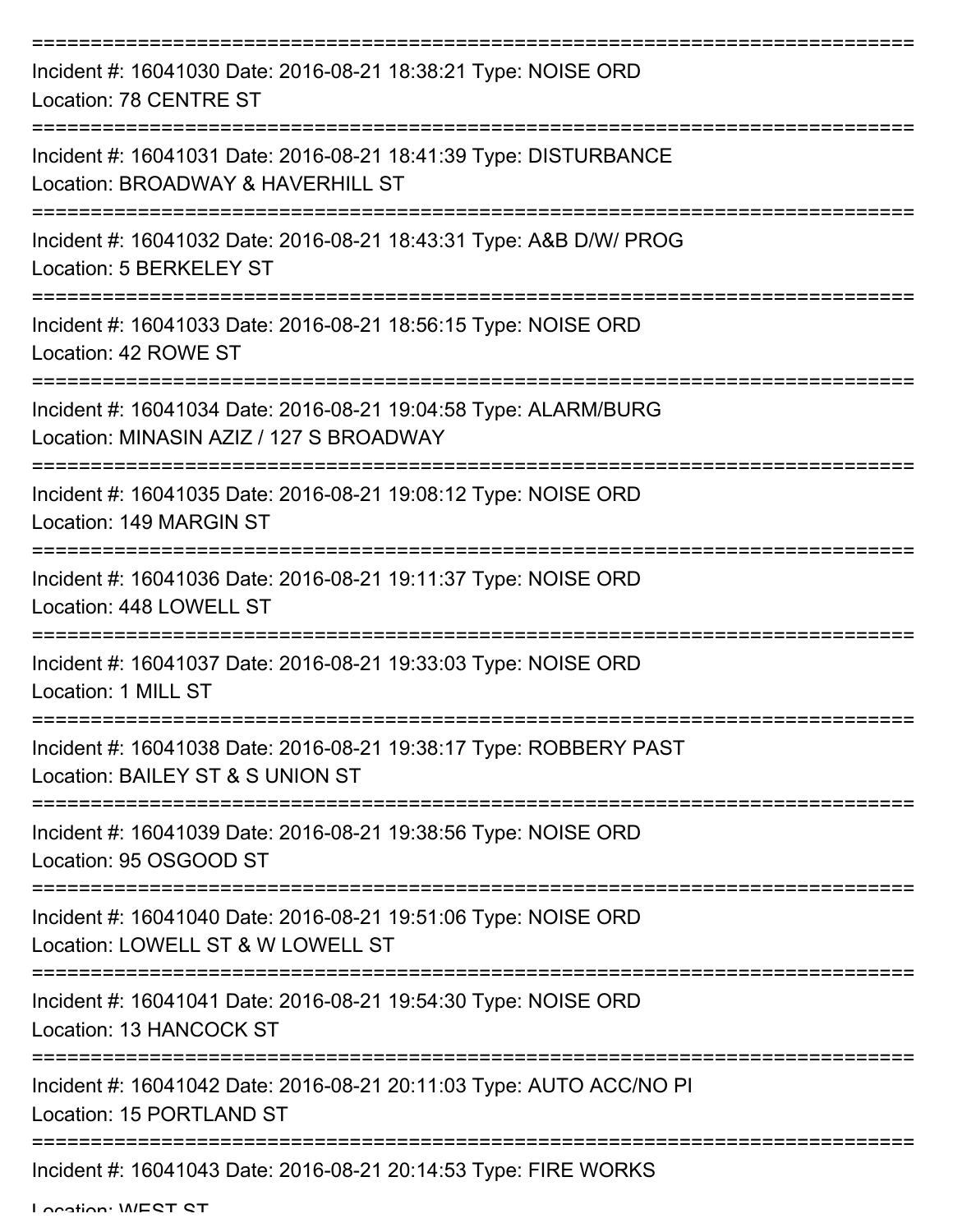| Incident #: 16041044 Date: 2016-08-21 20:18:36 Type: ALARM/BURG<br>Location: JARIOIUS RESD / 327 HAVERHILL ST |
|---------------------------------------------------------------------------------------------------------------|
| Incident #: 16041046 Date: 2016-08-21 20:23:41 Type: SUS PERS/MV<br>Location: 11 BUTLER ST                    |
| Incident #: 16041045 Date: 2016-08-21 20:24:13 Type: M/V STOP<br><b>Location: ONE MILL ST</b>                 |
| Incident #: 16041047 Date: 2016-08-21 20:27:19 Type: NOISE ORD<br>Location: 646 LOWELL ST                     |
| Incident #: 16041048 Date: 2016-08-21 20:40:23 Type: NOISE ORD<br>Location: 67 NEWTON ST                      |
| Incident #: 16041050 Date: 2016-08-21 20:48:12 Type: ALARM/BURG<br>Location: 298 S BROADWAY                   |
| Incident #: 16041049 Date: 2016-08-21 20:48:45 Type: NOISE ORD<br>Location: 100 SUNSET AV                     |
| Incident #: 16041051 Date: 2016-08-21 21:00:34 Type: DOMESTIC/PAST<br>Location: 370 S UNION ST                |
| Incident #: 16041052 Date: 2016-08-21 21:02:46 Type: DISTURBANCE<br>Location: SEVEN ELEVEN / 370 BROADWAY     |
| Incident #: 16041053 Date: 2016-08-21 21:06:54 Type: DISTURBANCE<br><b>Location: 2 FERGUSON ST</b>            |
| Incident #: 16041054 Date: 2016-08-21 21:13:54 Type: M/V STOP<br>Location: CONCORD ST & FRANKLIN ST           |
| Incident #: 16041055 Date: 2016-08-21 21:14:33 Type: DRUG VIO<br>Location: 17 NELSON ST                       |
| Incident #: 16041056 Date: 2016-08-21 21:32:43 Type: NOISE ORD<br>Location: 34 ROWE ST                        |
| Incident #: 16041057 Date: 2016-08-21 21:40:06 Type: M/V STOP<br>Location: BROADWAY & WATER ST                |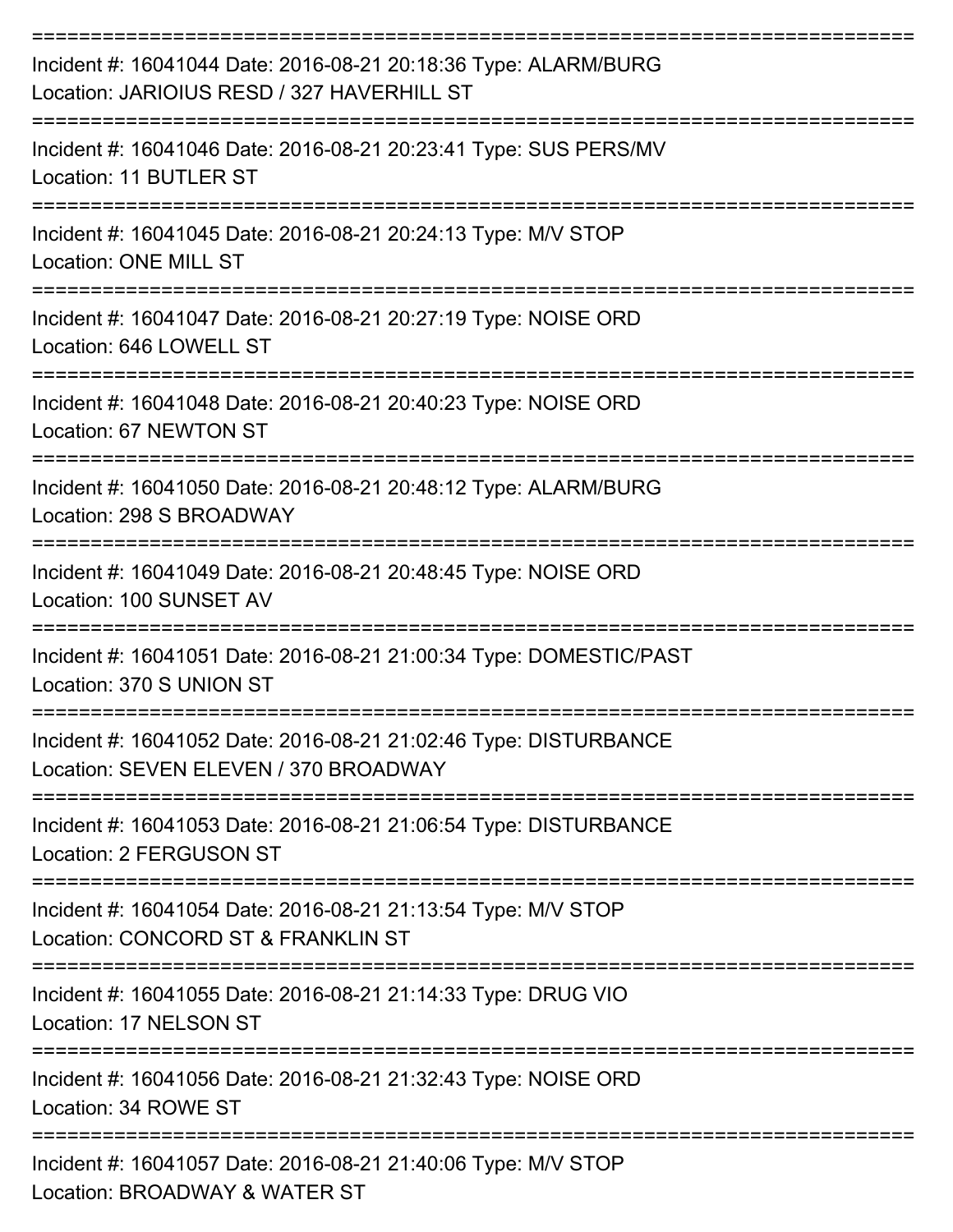Incident #: 16041058 Date: 2016-08-21 21:43:15 Type: MAN DOWN Location: BOAT RAMP / null =========================================================================== Incident #: 16041060 Date: 2016-08-21 21:50:42 Type: ALARM/BURG Location: RIVERWALK PROPERTIES / 280 MERRIMACK ST =========================================================================== Incident #: 16041059 Date: 2016-08-21 21:51:50 Type: NOISE ORD Location: 35 RESERVOIR ST =========================================================================== Incident #: 16041061 Date: 2016-08-21 22:17:24 Type: AUTO ACC/NO PI Location: BROADWAY LIQUORS / 434 BROADWAY =========================================================================== Incident #: 16041064 Date: 2016-08-21 22:36:51 Type: ROBBERY PAST Location: EXETER ST & CRAWFORD ST =========================================================================== Incident #: 16041062 Date: 2016-08-21 22:38:06 Type: ALARM/BURG Location: PARTHUM SCHOOL / 258 E HAVERHILL ST =========================================================================== Incident #: 16041063 Date: 2016-08-21 22:39:19 Type: NOISE ORD Location: 34 ROWE ST =========================================================================== Incident #: 16041065 Date: 2016-08-21 22:48:28 Type: M/V STOP Location: 11 HANCOCK ST =========================================================================== Incident #: 16041066 Date: 2016-08-21 22:48:36 Type: DRUG VIO Location: 381 HAMPSHIRE ST =========================================================================== Incident #: 16041067 Date: 2016-08-21 22:50:09 Type: M/V STOP Location: BROADWAY & WATER ST =========================================================================== Incident #: 16041068 Date: 2016-08-21 22:58:53 Type: NOISE ORD Location: 21 ALDER ST =========================================================================== Incident #: 16041069 Date: 2016-08-21 23:02:08 Type: M/V STOP Location: THORNTON AV & WATER ST =========================================================================== Incident #: 16041070 Date: 2016-08-21 23:03:28 Type: SUS PERS/MV Location: MCDONALDS / 50 BROADWAY =========================================================================== Incident #: 16041071 Date: 2016-08-21 23:03:35 Type: SUS PERS/MV Location: 146 BAILEY ST